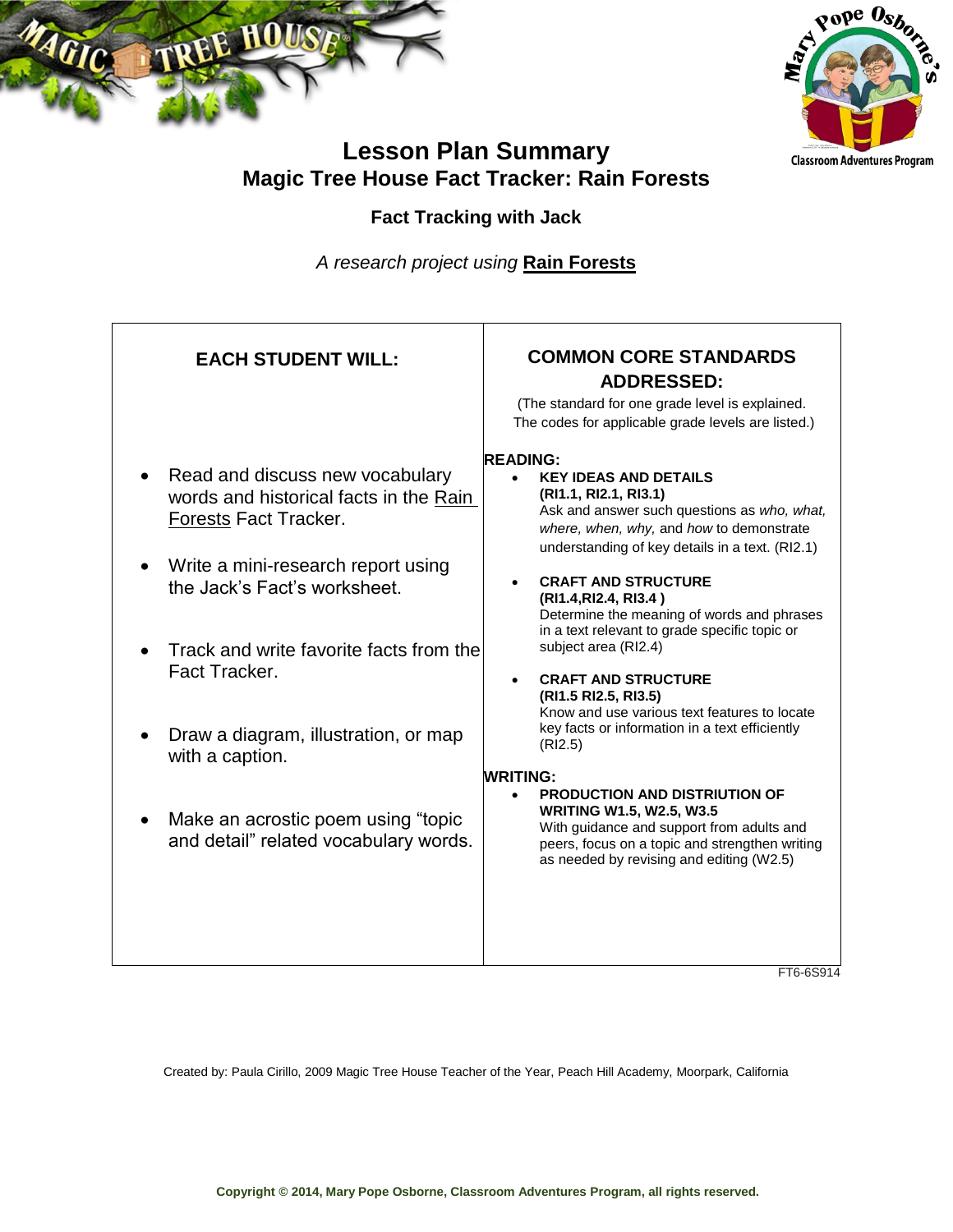



## **Lesson Plan Magic Tree House Fact Tracker: Rain Forests**

**Fact Tracking with Jack**

**Being creative with the facts (a mini-research project)**

## **This activity is a way to introduce various text features and integrate new vocabulary into a research report**

### **MATERIALS NEEDED**

Rain Forests Fact Tracker Copy of *Jack's Facts* notebook page (enclosed) Crayons, markers or colored pencils

**DIRECTIONS:** After reading and discussing the Rain Forests Fact Tracker, either in guided reading time or as an independent activity, the students will be ready to choose and share their favorite parts of the book.

- Tri-fold the *Jack's Facts* notebook page like a brochure with the writing showing on top.
- **First column** The students write three of their favorite facts next to the WOW, UNBELIEVABLE, and INTERESTING bullets on the page. Model how they should write "in their own words".
- **Middle column** The students draw a diagram, illustration, or map of their choice using the Fact Tracker as a reference. Include a caption**.**
- **Last column**  The students make an acrostic poem. Acrostic poems are a creative way to show a topic and details. The students choose a favorite topic idea from the Fact Tracker and write it in all capital letters vertically on the left. Each letter in the topic word begins another vocabulary word which is a detail that is written horizontally to the right. (See the answer key for an example)

FT6-6LP914

Created by: Paula Cirillo, 2009 Magic Tree House Teacher of the Year, Peach Hill Academy, Moorpark, California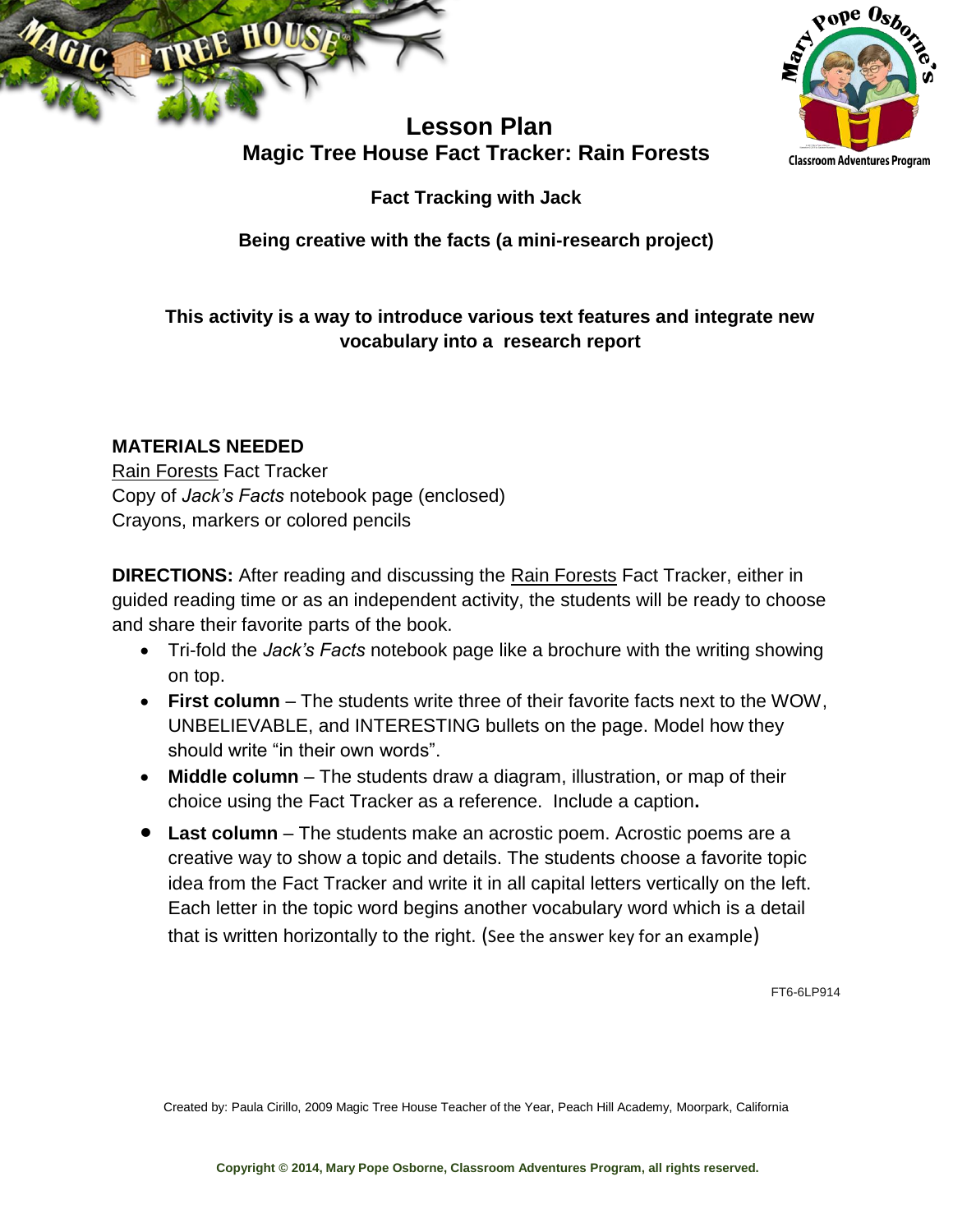#### **IDEAS FOR NEXT STEPS (OPTIONAL)**

- Collect a "Jack's Facts" for each of the four Fact Trackers in the cluster and store in THE BACKPACK (from the Cluster lessons).
- Put them on an "O" ring and challenge the students to see how many they can collect.
- Challenge the students to turn the acrostic poem into a paragraph
- Challenge the students to turn the diagram, illustration, or map into a paragraph
- Use this mini- research report as a springboard to a more in-depth research report.



**This second grader used her mini-research report as an organizer to write a more in-depth report about various medicines and animals from the Amazon Rain Forest.**